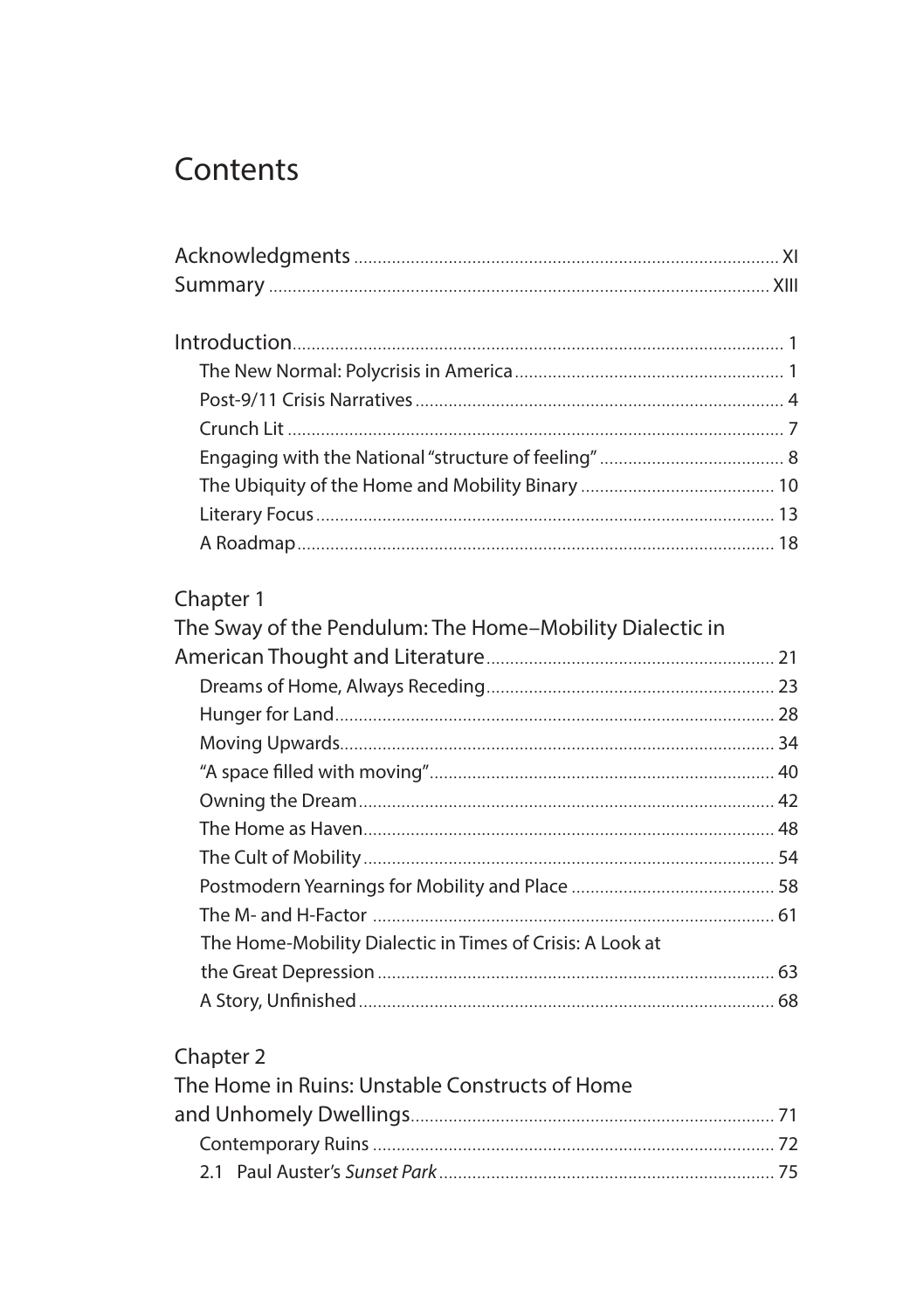| 2.2 Richard Ford's The Lay of the Land and Let Me Be Frank with You  87 |  |
|-------------------------------------------------------------------------|--|
|                                                                         |  |
| "Foundation problems" in The Lay of the Land  92                        |  |
| Homely Alienation in Let Me Be Frank with You  101                      |  |
|                                                                         |  |
| A Postmodern Landscape of Non-places and Anti-homes 109                 |  |
| Building the Dream / The Dream of Building 115                          |  |
|                                                                         |  |
|                                                                         |  |
| The Bunker: An Ambiguous "tiny paradise"  124                           |  |
|                                                                         |  |
|                                                                         |  |
| Redefined Spaces in a Post-Crisis World: Morbid Houses 129              |  |
|                                                                         |  |
| Remembering, Mourning and Yearning for a Lost Home 132                  |  |
|                                                                         |  |
|                                                                         |  |
| Chapter 3                                                               |  |
|                                                                         |  |

| Tangled Trajectories: Tales of (Im)mobility in the                       |
|--------------------------------------------------------------------------|
|                                                                          |
| An American Story of Movement (Away from and Towards Home)  137          |
|                                                                          |
|                                                                          |
| Negatively Mobile: Homelessness in the Florida                           |
|                                                                          |
| Happy Days? Socio-Economic and Emotional Immobility 143                  |
| Bing Nathan's Nostalgia and the Yearning for Deceleration 146            |
| 3.2 Richard Ford's The Lay of the Land and Let Me Be Frank with You  148 |
| Stuck on the Road to Nowhere: Frank Bascombe in Limbo  148               |
| "No one wants to stay any place": Mobile America 152                     |
|                                                                          |
|                                                                          |
|                                                                          |
|                                                                          |